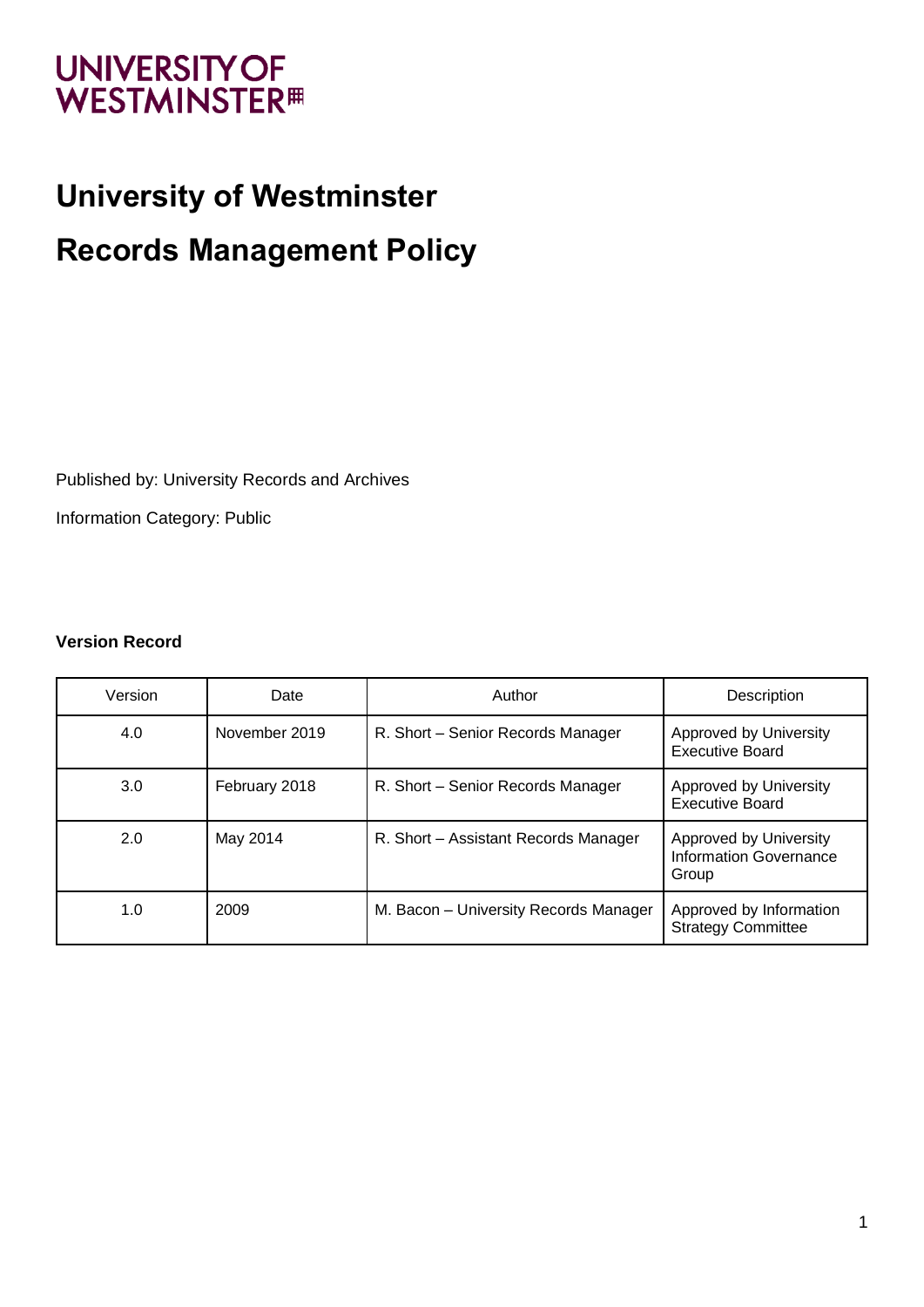#### **1. Introduction**

**1.1** The University recognises that records contain information that is a unique and invaluable resource and an important corporate asset.

**1.2** The University recognises that managing these records is fundamental to enabling the organisation to carry out its activities and by doing so ensures that the right information is:

- Captured, stored, retrieved and destroyed or preserved according to business need and regulatory and legislative requirements;
- Fully exploited to meet current and future needs, and to support change;
- Accessible to those who need to make use of it; and
- That the appropriate technical, organisational and human resource elements must exist to make this possible.

**1.3** This policy, and supporting documentation relating to the implementation of this policy, will be made public where appropriate.

**1.4** This policy will be reviewed every three years by University Records and Archives for presentation to IGAG and once agreed, recommended to University Secretary and Chief Operating Officer for final approval. It is then presented to UEB for information.

### **2. Scope**

**2.1** This policy covers the requirements necessary for all University records to be managed to ensure that they are authoritative evidence of University activity, and therefore possess the characteristics of reliability, authenticity, usability and integrity.<sup>1</sup>

**2.2** This policy covers the requirements for systems, applications and processes that deal with the University's records, to ensure that they support the authoritative nature of records. This includes those managed by third parties on behalf of the University. Third party agreements of this nature should ensure such arrangements comply with this policy.

**2.3** This policy applies to information held in records in all formats, including paper and digital formats, created in the course of the University of Westminster's business.

**2.4** This policy applies to all individuals employed by the University, in any capacity, including third parties contracted on the University's behalf. The policy also covers subsidiaries that are whollyowned by the University.

**2.5** Records created in the course of research, whether internally or externally funded, may in addition be subject to contractual and academic record-keeping requirements.<sup>2</sup> This policy applies to doctoral researchers at the University.

# **3. Managing records – principles and process**

#### **3.1 Standards**

<sup>1</sup> See Appendix A for further detail on the characteristics of authoritative records.

<sup>&</sup>lt;sup>2</sup> For further information please see the University of Westminster Research Data Management Policy https://www.westminster.ac.uk/research/research-data/research-data-management-policy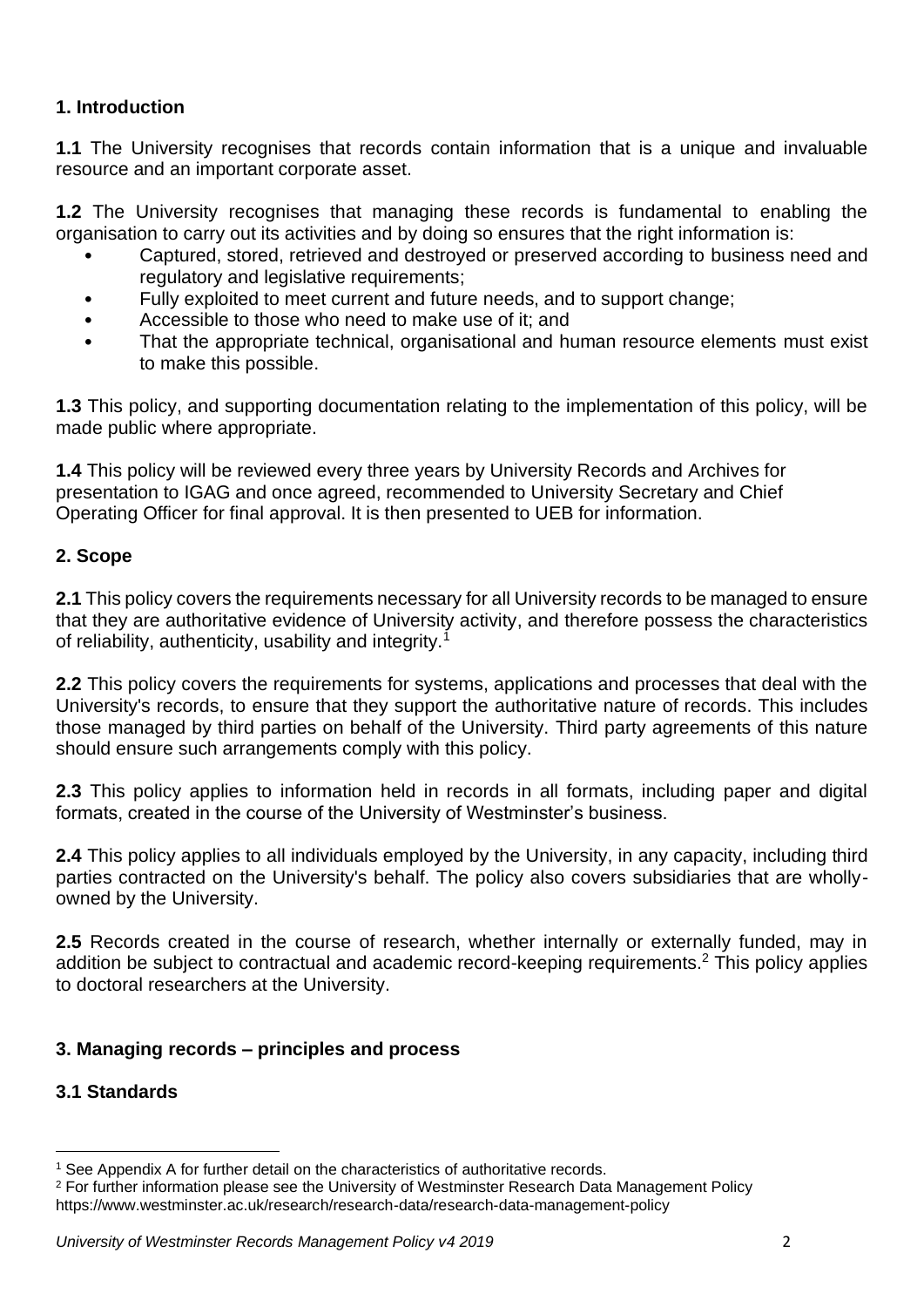Where practicable, records will be managed with reference to the following record-keeping standards:

- *BS ISO 15489-1:2016 Information and documentation — Records management*
- *The Lord Chancellor's Code of Practice on the management of records issued under section 46 of the Freedom of Information Act 2000. <sup>3</sup>*

#### **3.2 Legislation and Regulation**

All records will be managed in accordance with any legal and regulatory requirements. Particular reference will be paid to the University's obligations with regards the following:

• *Further and Higher Education Act 1992* - the requirement to evidence that an award is based on completion of an appropriate course of study and assessment. To do so requires authoritative records of that activity as evidence.<sup>4</sup>

See Appendix B for a non-exhaustive list of other legal and regulatory obligations.

#### **3.3 Creation and use of records**

- Records created by staff as part of their role at the University are University records.
- Each functional unit within the University should have processes in place to document its principal activities adequately, ensuring the authoritative nature of the records. There must be a clear allocation of responsibility for this within functional units.
- Records should be managed in a way that meets business, regulatory and legislative requirements. Records that are no longer needed for current business purposes, but which need to be retained should be stored in a way that ensures efficient use of time, money, people and space. For paper records, the University will ensure that it makes best use of its off-site storage provision in this context.
- Records should be kept securely and protected from non-authorised disclosure, irrespective of format. Records must be made available as widely as possible within legal and statutory limitations.
- All records, irrespective of format, must be organised logically so that they can be easily retrieved and disposed of over time.
- Records should be reviewed by staff at regular intervals, at least annually. Line Managers should ensure that when an employee leaves, responsibility for their records is transferred and any out of date information is disposed of.

#### **3.4 Disposition of records**

<sup>3</sup> http://www.nationalarchives.gov.uk/documents/information-management/foi-section-46-code-of-practice.pdf <sup>4</sup> The Higher Education and Research Act 2017, established the Office for Students (OfS) and UK Research Innovation (UKRI) as the new funding and regulatory authorities for HEI's. The University's core record keeping obligations remain specific to the FHEA 1992, the relevant elements of which have not been superseded by the HERA 2017.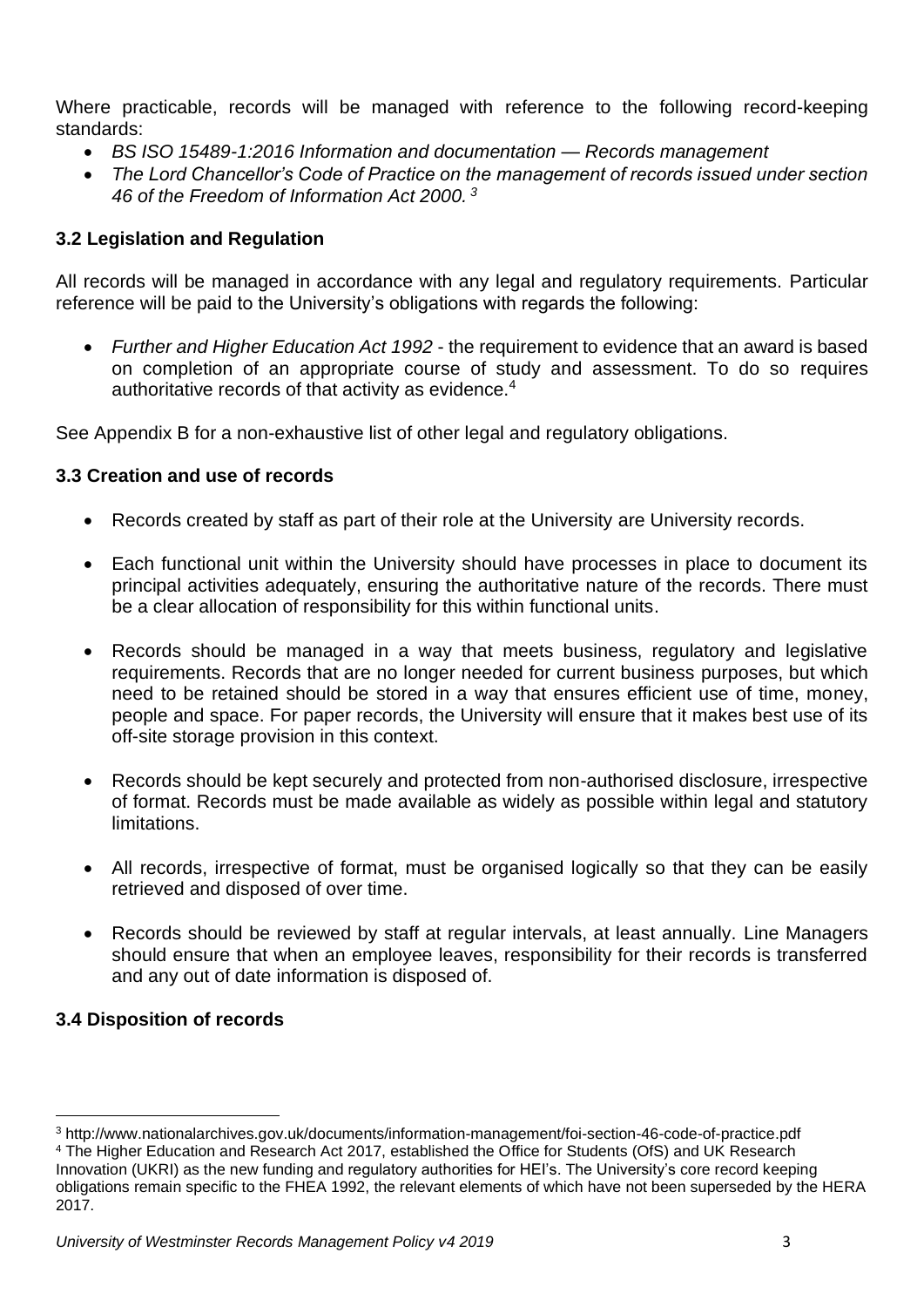- Records should not be retained for longer than they are needed and should be disposed of in line with business need, University Policy, and relevant legislation, regulation and best practice.
- Disposition, (the retention, destruction or transfer), of records is controlled by retention guidance and schedules, agreed by University Records and Archives and business owners. In addition to bespoke guidance, the University predominantly uses the Jisc *Records retention management guidance and retention schedules 2019* to inform its retention decisions.<sup>5</sup> Records should never be removed or destroyed unless done so in line with retention advice provided by University Records and Archives.
- Third parties processing or holding University records must always be bound by a contractual clause, as the University directs, to either destroy or return University records on termination of any service contract.
- Some records, such as records created as a result of receiving grant funding, may be subject to specific external record-keeping requirements, including retention, disposal and transfer requirements.
- A small percentage of records will be selected for transfer to the University Archive for permanent retention in order to maintain institutional memory and accountability. Selection decisions are made by University Records and Archives in consultation with Business Owners.<sup>6</sup>
- All records created by senior staff members are automatically transferred to University Records and Archives for review and appraisal when that senior staff member leaves the University. This covers records in all formats including, but not limited to, email and other records held in the O365 environment.<sup>7</sup>

#### **3.5 Records Systems**

- All records held in University systems are University records.
- All records created by staff as part of their role at the University should be captured into an appropriate records system.
- Records systems should meet the ISO15489 characteristics for record systems, to support the authoritative nature of records. Records systems should be reliable, secure, compliant, comprehensive and systematic.<sup>8</sup>
- Records systems may be designed specifically to manage records or may be systems designed for other business processes but must be adapted so that they also support the creation, capture and management of records.

<sup>5</sup> Jisc, *Records retention management guidance and retention schedules*, 2019, https://www.jisc.ac.uk/fullguide/records-retention-management

<sup>6</sup> For more information please see the *University of Westminster Records and Archives Collection and Acquisition Policy,* 2019, http://recordsandarchives.westminster.ac.uk/wp-content/uploads/sites/70/2019/10/COLLECTION-AND-ACQUISITION-POLICY-1.1-2019.pdf

<sup>7</sup> See Appendix 1 of the *University of Westminster Records and Archives Collection and Acquisition Policy,* 2019 <sup>8</sup> See Appendix A for further detail on the characteristics of records systems.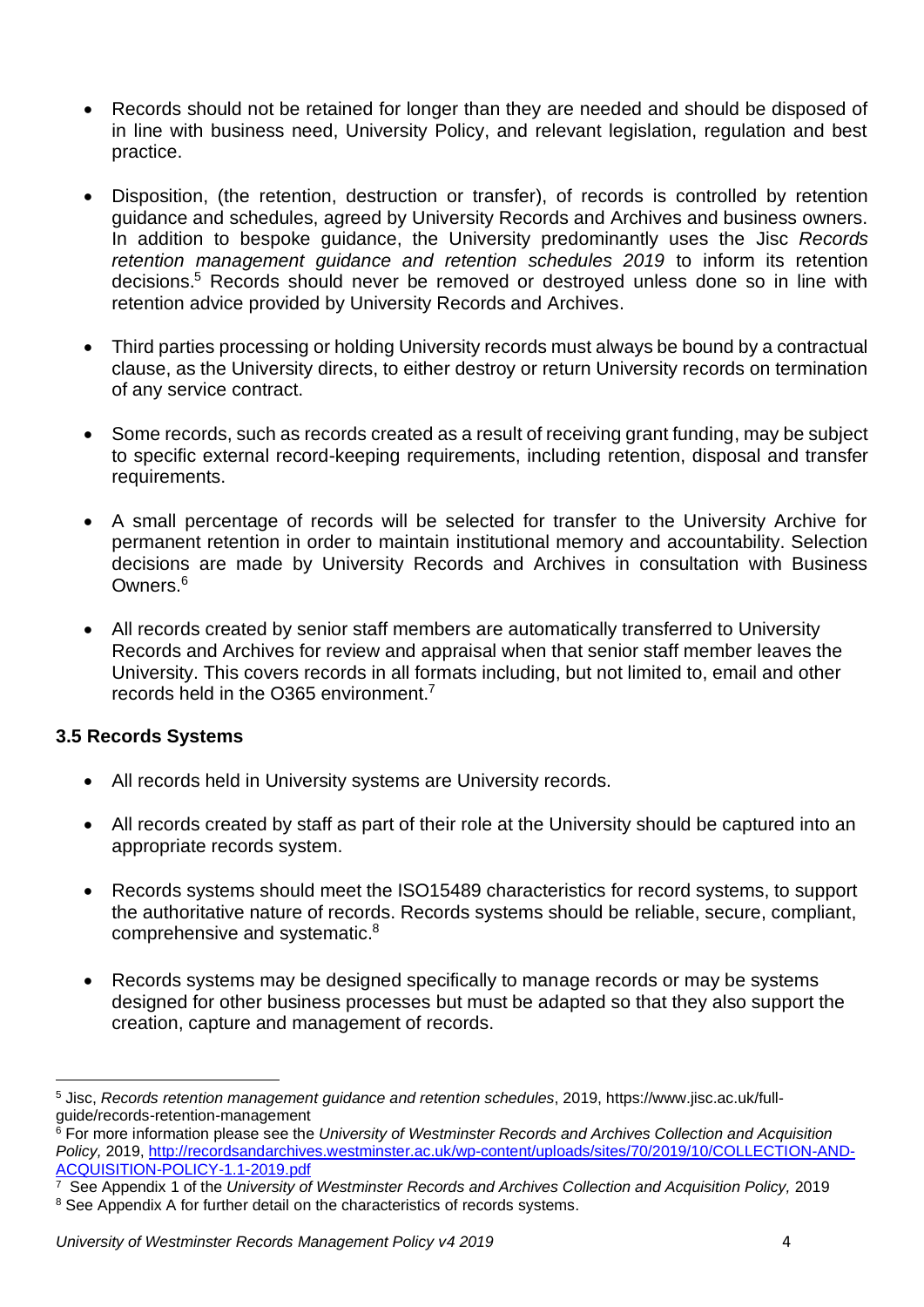- Where a records system is being decommissioned or superseded, migration of information must be fully considered and documented to ensure the integrity of the record. Provision must also be made to retain data for the length of time set out in any retention policy.
- The University has several core records systems that are designed to meet its key legislative and regulatory obligations and these must be managed in line with this policy. For a non-exhaustive list of core and non-core University systems, please see Appendix C.

#### **4. Responsibilities**

**4.1** The University has a corporate responsibility to maintain its records and records systems in accordance with the legal and regulatory environment.<sup>9</sup> As a member of the University's Executive Board and Senior Information Risk Owner (SIRO), the University Secretary and Chief Operating Officer has overall responsibility for this policy.

**4.2** University Records and Archives is responsible for working with staff to ensure that there is consistency in the management of records and that advice and guidance on good records management practice is provided and training, where necessary, is made available.

**4.3** All Line Managers are responsible for ensuring that records and systems containing records in their areas are managed in a way that complies with this policy.

**4.4** Committee Secretaries are responsible for ensuring that a full record of a committee's business (its minutes, agenda, and all supporting papers) are suitably managed and preserved to form part of the formal University record. This is a legal requirement for the statutory committees (i.e. Court of Governors and Academic Council) and best practice for others (University Executive Board).<sup>10</sup>

**4.5** All staff must ensure that the activities they are responsible for are adequately documented, and that the records they are responsible for are authoritative evidence of activity, and managed in line with this policy.

#### **5. Relationship to other policies and processes**

**5.1** This policy relates to, but is not restricted to, the following:

- University Personal Data Protection Policy;
- University Freedom of Information Policy;
- University of Westminster Records and Archives Collection and Acquisition Policy;
- Acceptable Use Policy;
- University of Westminster Research Data Management Policy;
- University of Westminster Archive Digital Preservation Strategy;
- University of Westminster Open Access Policy

**5.3** This policy facilitates compliance with the University's obligations under the Freedom of Information Act 2000 and the Data Protection Act 2018.

<sup>9</sup> See Appendix B for a non-exhaustive list of other legal and regulatory obligations.

<sup>10</sup> For further information see *Process for the Management of University Senior Committee Records,* 2019, https://www.westminster.ac.uk/sites/default/public-files/general -

documents/2019%20Senior%20Committees%20records.pdf

*University of Westminster Records Management Policy v4 2019* 5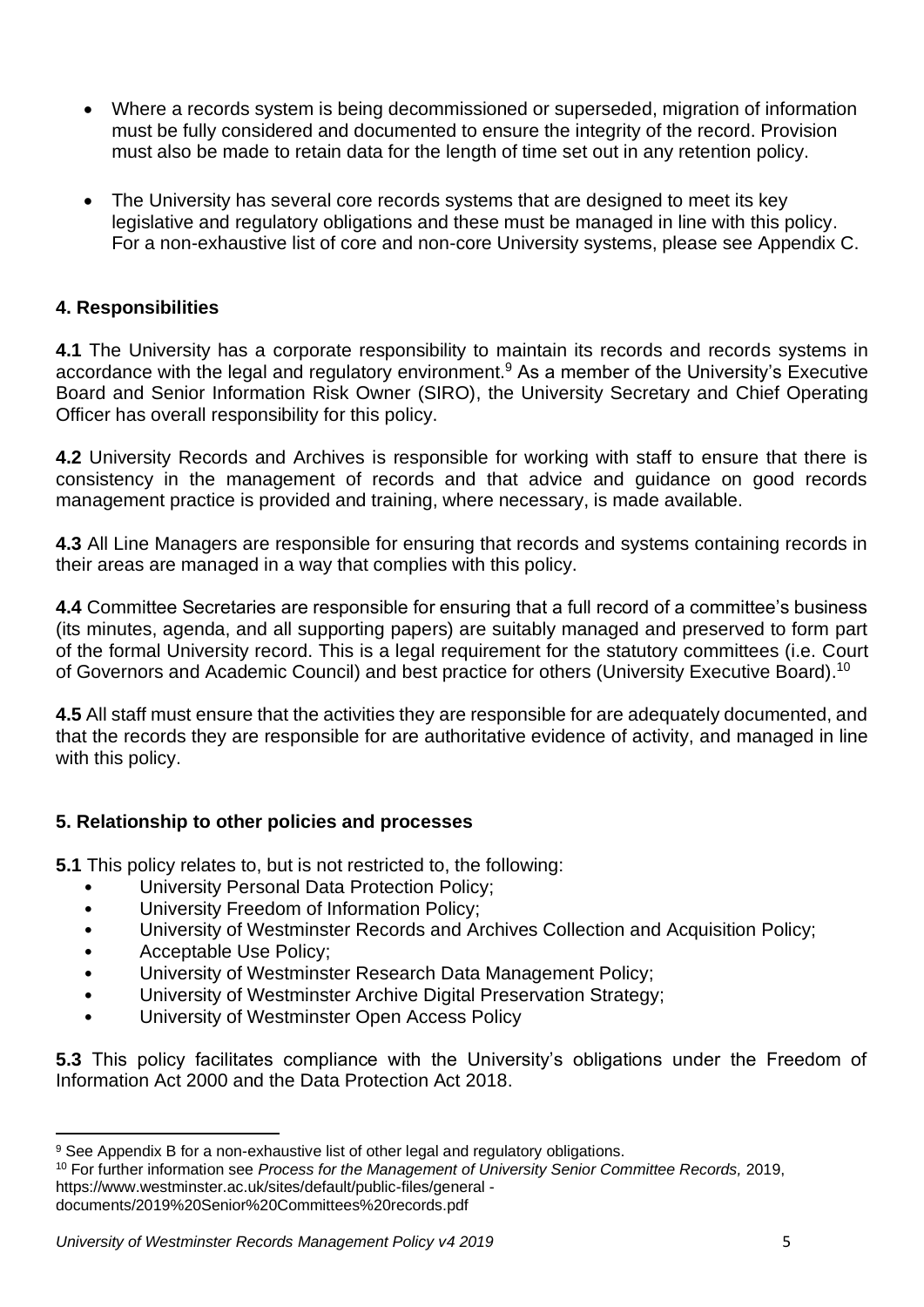**5.4** This policy provides the framework for the following:

- University of Westminster retention schedules and guidance
- Records management training information and guidance
- University records transfer processes and guidance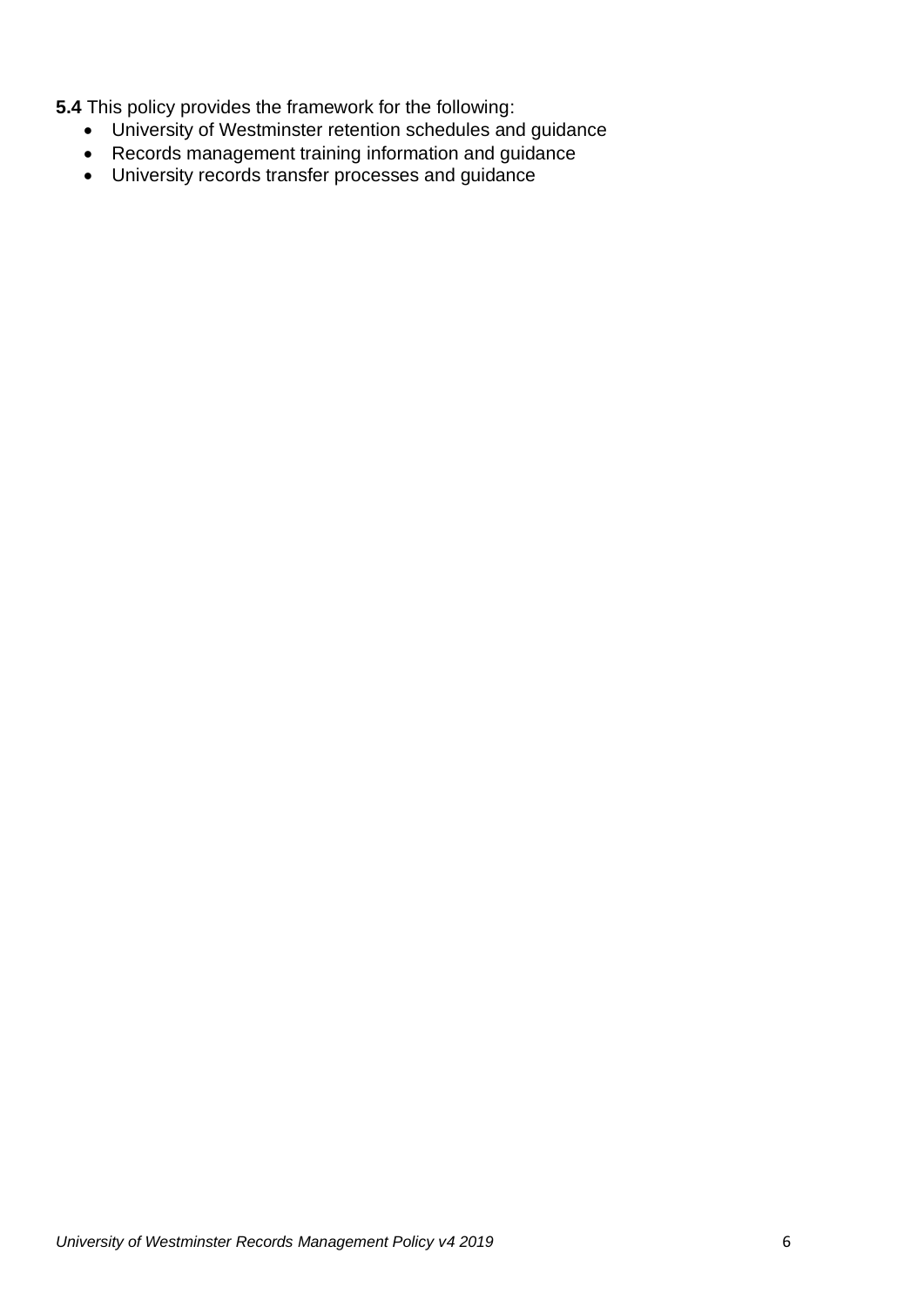# **Appendix A – Definitions**

**Disposition –** range of processes associated with implementing records retention, destruction or transfer decisions which are documented.

*BS ISO 15489-1 2016 Information and documentation — Records management*.

**Record(s) –** information created, received and maintained as evidence and as an asset by an organization or person, in pursuit of legal obligations or in the transaction of business. Records should have the following characteristics:

- Authenticity: An authentic record is one that can be proven to: a) be what it purports to be; b) have been created or sent by the agent purported to have created or sent it; and c) have been created or sent when purported.
- Reliability A reliable record is one: a) whose contents can be trusted as a full and accurate representation of the transactions, activities or facts to which they attest; and b) which can be depended upon in the course of subsequent transactions or activities.
- Integrity A record that has integrity is one that is complete and unaltered. A record should be protected against unauthorized alteration. Policies and procedures for managing records should specify what additions or annotations may be made to a record after it is created, under what circumstances such additions or annotations may be authorized, and who is authorized to make them. Any authorized annotation, addition or deletion to a record should be explicitly indicated and traceable.
- Usability A useable record is one that can be located, retrieved, presented and interpreted within a time period deemed reasonable by stakeholders.

*BS ISO 15489-1 2016 Information and documentation — Records management*.

**Records Management –** field of management responsible for the efficient and systematic control of the creation, receipt, maintenance, use and disposition of records, including processes for capturing and maintaining evidence of and information about business activities and transactions in the form of records. *BS ISO 15489-1 2016 Information and documentation — Records management*.

#### **Records Systems**

An information system which captures, manages and provides access to records over time. A records system can consist of technical elements such as software, which may be designed specifically for managing records or for some other business purpose, and non-technical elements including policy, procedures, people and other agents, and assigned responsibilities. Records systems should have the following characteristics:

- Reliable Capable of continuous and regular operation
- Secure measures such as access controls, monitoring, agent validation and authorized destruction to prevent unauthorised access, alteration, concealment or destruction of records. Activity should be documented in metadata.
- Compliant Systems should be compliant with business requirements, and the legal and regulatory environment
- Comprehensive They should be capable of managing records of the range of business activities to which they relate. They should be capable or managing records created using the range of technologies in the area of business activity to which they relate
- Systematic The creation, capture and management of records should be systematized through the design and routine operation of records systems, and by adherence to authorized policies and procedures

*BS ISO 15489-1 2016 Information and documentation — Records management*.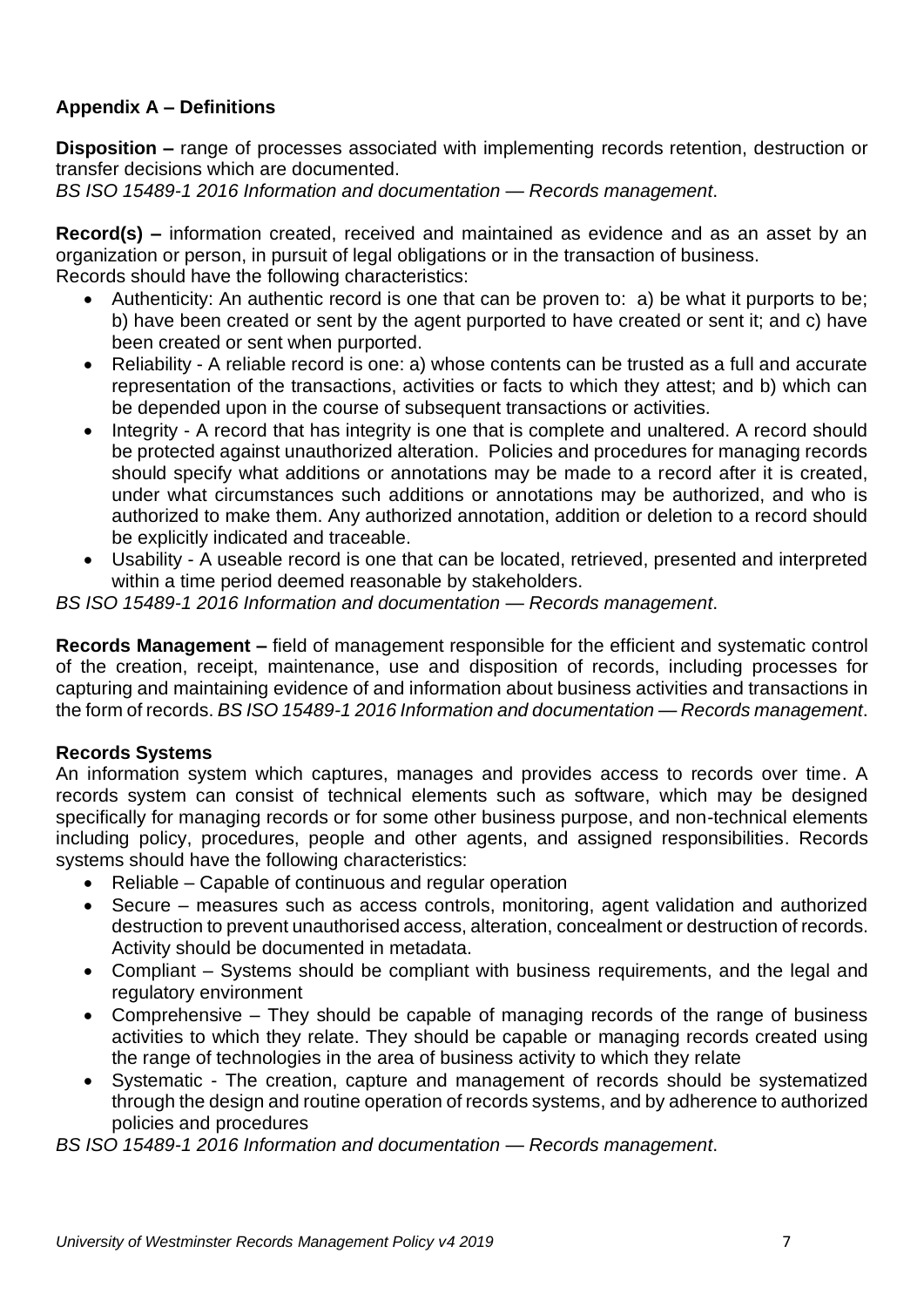**Senior Staff –** Senior staff refers to the senior management levels of the University, including the following roles: Vice-Chancellor and President, Deputy Vice-Chancellor, Pro-Vice-Chancellor/Head of College, University Secretary and Chief Operating Officer and Directors of Professional Services (including those in interim or acting-up positions).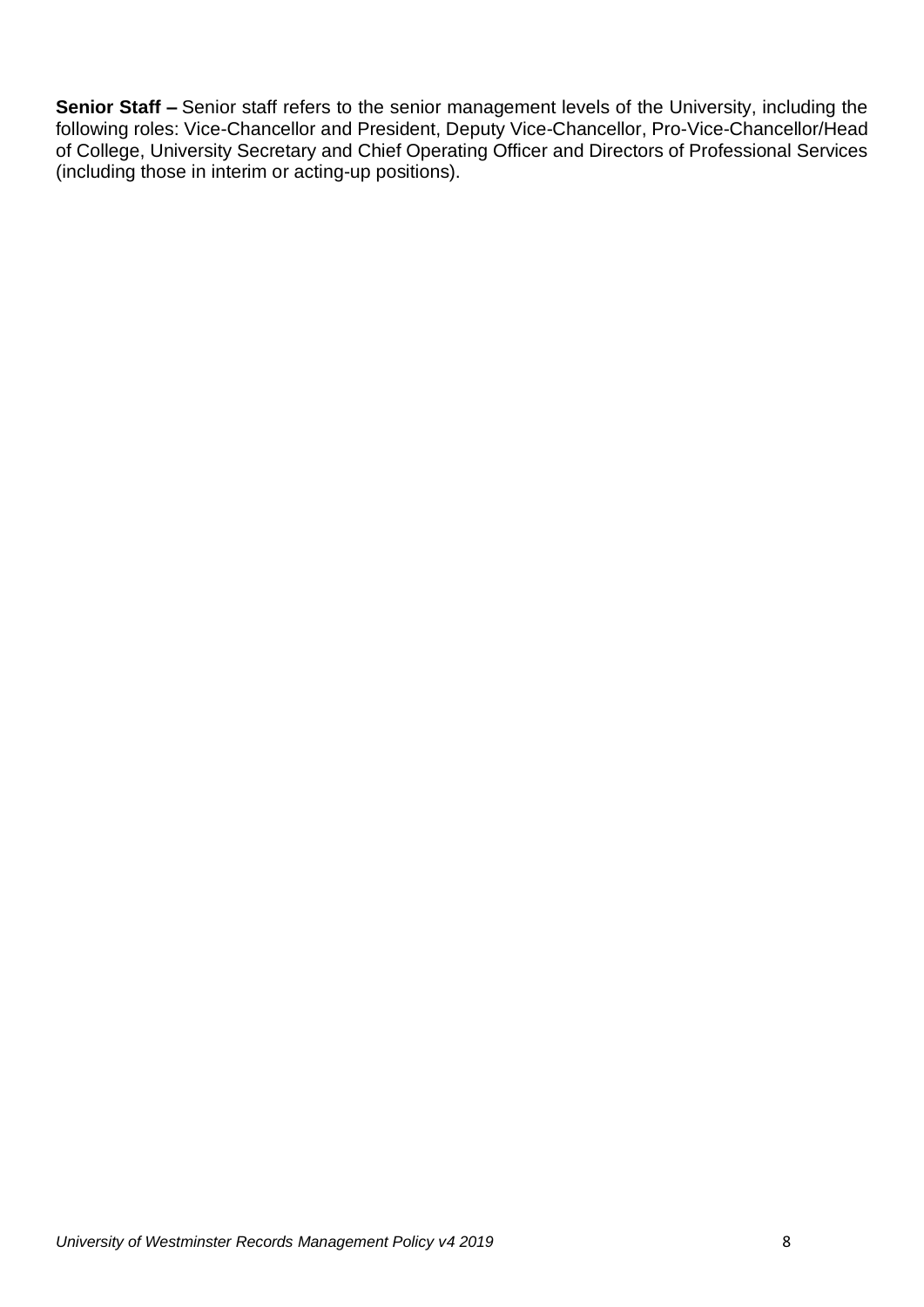#### **Appendix B – Relevant Legislation and Regulation**

*This is a non-exhaustive list*

Further and Higher Education Act 1992 Freedom of Information Act 2000 Data Protection Act 2018 Taxes Management Act 1970 Limitation Act 1980 Value Added Tax Act 1994 Equality Act 2010 Health and Safety at Work Act 1974

Statutory Sick Pay (General) Regulations, 1982 Statutory Maternity Pay (General) Regulations, 1986 Reporting of Injuries, Diseases and Dangerous Occurrences Regulations, 1995 Working Time Regulations, 1998 Income Tax (Pay As You Earn) Regulations, 2004 Control of Substances Hazardous to Health Regulations Hazardous Waste (England and Wales) Regulations 2005 Control of Asbestos Regulations 2012 Electricity at Work Regulations 1998 Regulatory Reform Fire Safety Order 2005 Energy Performance of Buildings (England and Wales) Regulations 2012 Lifting Operations and Lifting Equipment Regulations 1998 (LOLER) Health and Safety at Work Regulations 1999 Health and Safety (First Aid) Regulations 1981 The Control of Noise at Work Regulations 2005 Health & Safety (Display Screen) Equipment Regulations 1992

UKVI – Sponsor guidance appendix D: keeping records for sponsorship, July 2018 VAT Notice 700/21: keeping VAT records HSE Code of Practice - Legionnaires' disease: The control of Legionella bacteria in water systems (L8)